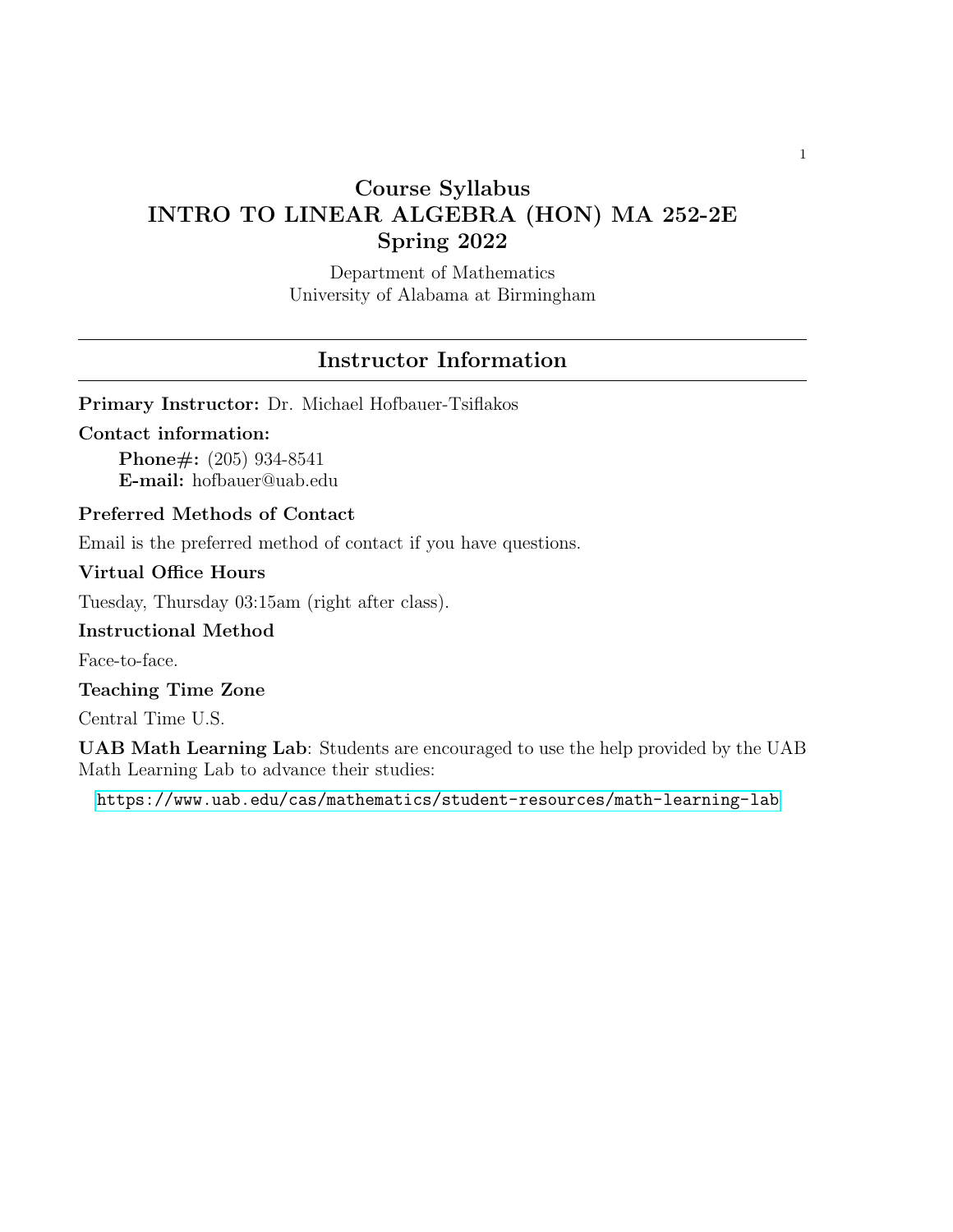# UAB Policies and Resources:

## Add/Drop and Course Withdrawal

Drop/Add: Deadlines for adding, dropping, or withdrawing from a course and for paying tuition are published in the Academic Calendar:

## <https://www.uab.edu/students/academics/academic-calendar/2021-2022>.

Review the Institutional Refund Policy for information on refunds for dropped courses.

Withdrawal: To avoid academic penalty, a student must withdraw from a course by the withdrawal deadline shown in the academic calendar and receive a grade of W (withdrawn). Failure to attend class does not constitute a formal drop or withdrawal.

## UAB United: Safe Entry to Campus

Please go to the UAB United website <https://www.uab.edu/uabunited/> for guidance and resources related to our safe entry to campus in Fall 2021, including information on:

- Testing
- Academic resources and in-depth information
- Student Affairs resources to support all students (housing, dining, extracurricular activities, parking, etc.)
- Health and safety resources and recommendations for on and off-campus
- Information for graduate students, School of Medicine students, Post-Docs and International Students

All students should use the Student COVID-19 Entry Checklist to see what they have to do in order to enter the campus safely. Non-compliance with the required items will result in students not being able to remain on campus or participate in any in-person classes, meetings, jobs, extracurricular activities, and events.

## Misconduct

- Academic Honor Code
	- <https://www.uab.edu/one-stop/policies/academic-honor-code>
- Non-Academic Student Code of Conduct <https://www.uab.edu/students/conduct/>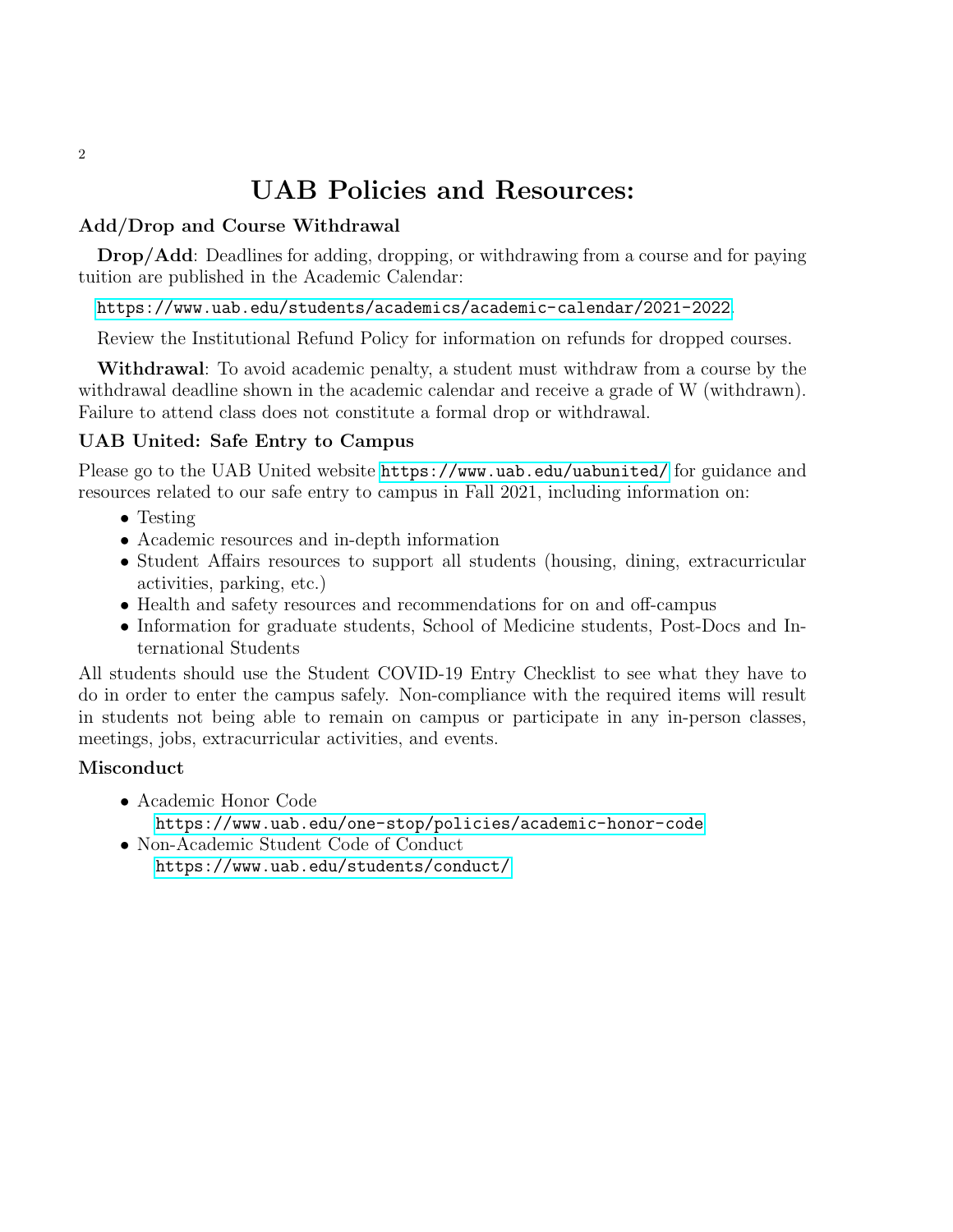## DSS Accessibility Statement

Accessible Learning: UAB is committed to providing an accessible learning experience for all students. If you are a student with a disability that qualifies under Americans with Disabilities Act (ADA) and Section 504 of the Rehabilitation Act, and you require accommodations, please contact Disability Support Services for information on accommodations, registration and procedures. Requests for reasonable accommodations involve an interactive process and consist of a collaborative effort among the student, DSS, faculty and staff. If you are registered with Disability Support Services, please contact DSS to discuss accommodations that may be necessary in this course. If you have a disability but have not contacted Disability Support Services, please call (205) 934-4205, visit their website or their office located in Hill Student Center Suite 409. You can also contact them by email at dss@uab.edu,

COVID-19 Adjustments for Students: Attendance will not be a part of your grade in this course. Students concerned about their attendance as a result of COVID-19 should register with Disability Support Services.

UAB Disability Support Services (DSS) has established a process for UAB students to request temporary adjustments based on the impact of COVID-19. The process is similar to the traditional DSS registration procedures for accommodations based on disability. However, these requests will be referred to as "COVID-19 Related Temporary Adjustments". On the DSS website, there is a section (next to the traditional DSS application process) titled "Request COVID-19 Temporary Adjustments" where students can read the process and click to complete an application.

On the application, the student must complete an attestation and identify which of the following category(s) applies to their situation. Students will be allowed to submit documentation to support their requests.

- I am 65 or older
- My medical provider has determined that I am an individual who is considered high risk according to Centers for Disease Control and Prevention
- I care for or reside with an individual who has been determined to be high risk according to Centers for Disease Control and Prevention
- I have tested positive for COVID-19
- I am requesting adjustments for another reason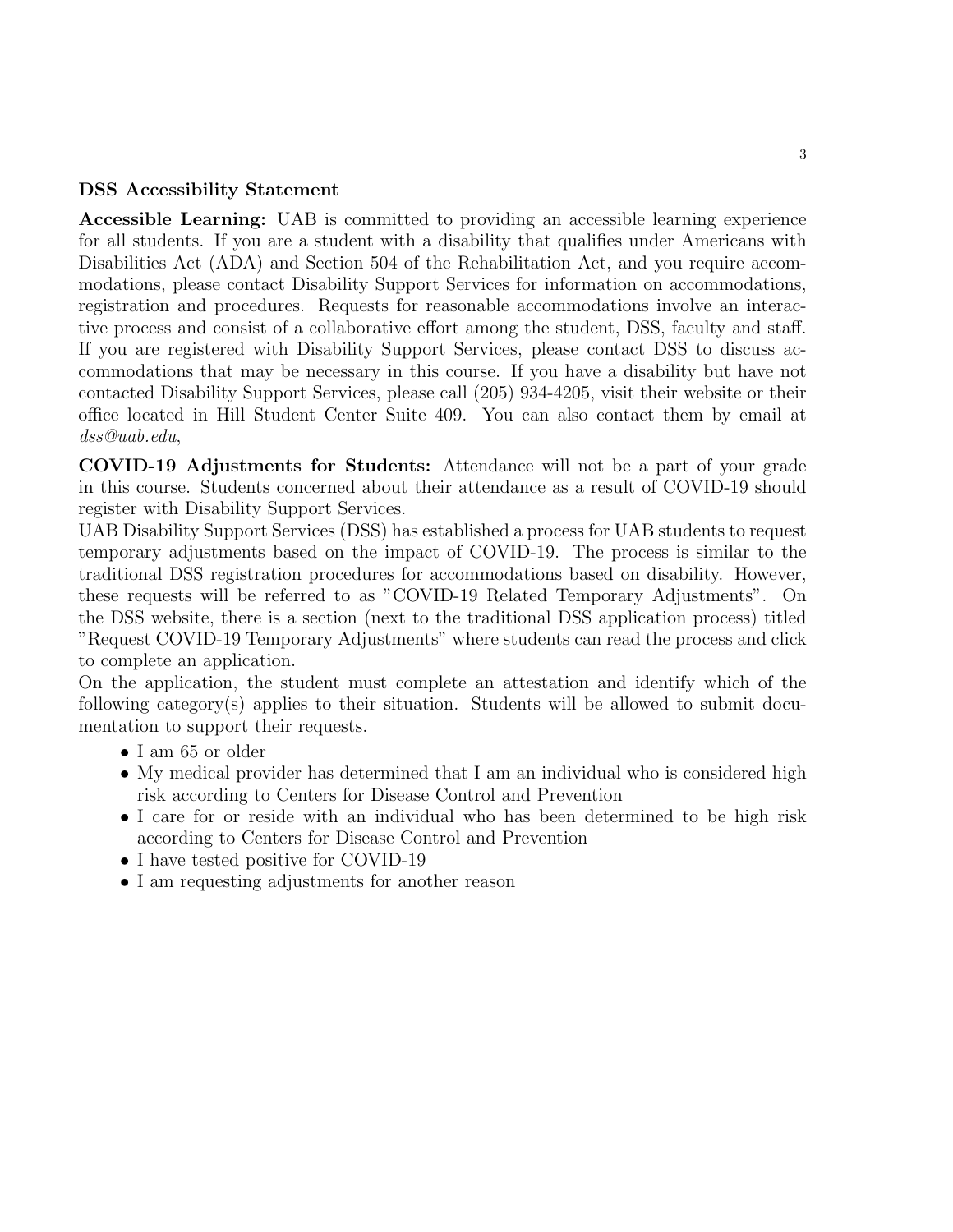Any questions regarding this process should be referred directly to dss@uab.edu. For qualifying students, DSS staff will create a Notification of Temporary Adjustment Letter (PDF format) which will be provided to students. Students will share this letter, as needed, with instructors to request adjustments.

## Title IX Statement

The University of Alabama at Birmingham is committed to providing an environment that is free from sexual misconduct, which includes gender-based assault, harassment, exploitation, dating and domestic violence, stalking, as well as discrimination based on sex, sexual orientation, gender identity, and gender expression. If you have experienced any of the aforementioned conduct we encourage you to report the incident. UAB provides several avenues for reporting. For more information about Title IX, policy, reporting, protections, resources and supports, please visit UAB Title IX webpage for UAB's Title IX, UAB's Equal Opportunity, Anti-Harassment, Duty to Report, and Non-Retaliation policies.

## Mandatory Masks and Social Distancing Requirements

In accordance with CDC and UAB Health and Safety guidelines

<https://www.cdc.gov/coronavirus/2019-ncov/communication/guidance.html>

## <https://www.uab.edu/uabunited/students/health-safety>

all faculty, staff and students are required to wear cloth face coverings or face masks. Instructors have the right to ask those who are not complying with these requirements to leave class in the interest of everyone's health and safety. In the event that a student refuses to comply with these requirements, the instructor has the right to cancel class. Please review the above links for more information.

Additionally, following other simple practices will promote good health in and out of the classroom, such as frequent and thorough hand washing, wiping down desks and seats with disinfectant wipes whenever possible, not sharing personal items such as pens and cell phones, and avoiding crowded areas and other enclosed spaces.

The UAB Blazer community views the adoption of these mandatory guidelines as a mark of good citizenship and respectful care of fellow classmates, faculty, and staff. Please visit the UAB United website for further information.

Food may not be consumed during class times in classrooms, but bottled water is permissible.

4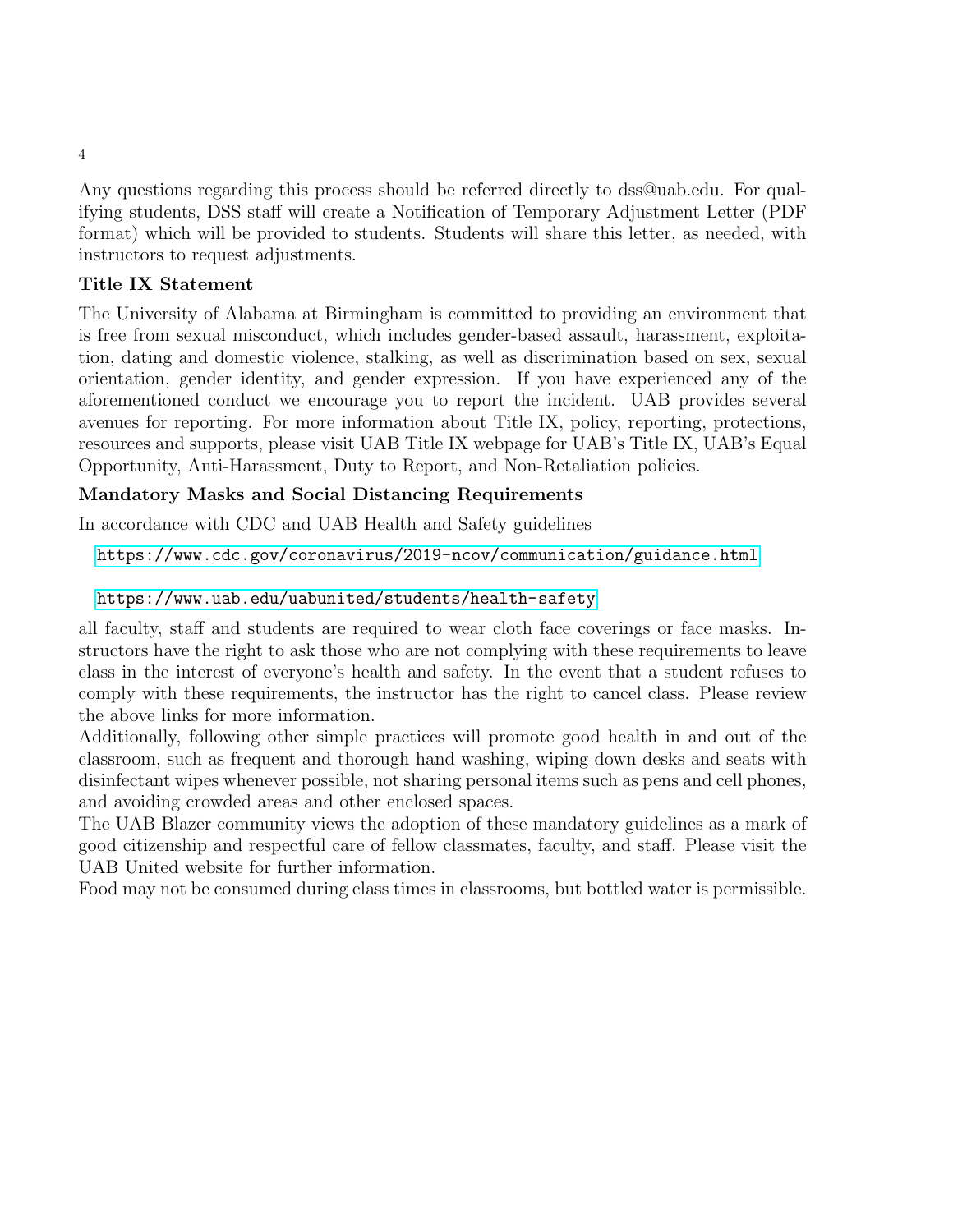## Course Information

Course Instructor: Dr. Michael Hofbauer-Tsiflakos E-mail: hofbauer@uab.edu Office: University Hall 4037 Phone: (205) 934-8541 Office Hours: Tuesday, Thursday 03:15pm (right after class)

#### Course Info

Meeting times: Tuesday, Thursday 02:00pm-03:15pm Meeting location: HHB 221 Textbook: Howard Anton, Chris Rorres - Elementary Linear Algebra with applications 11th Edition ISBN 9781118434413 (Wiley)

#### Important Dates

First day of our class: January 11, 2022 Last day to drop without paying full tuition: January 18, 2022 Spring Break: March 14 – March 20, 2022 Last day of our class: April 21, 2022 Midterm Dates: (Tentatively) February 10, 2022, March 17, 2022 Final: April 27, 2022 (01:30pm - 04:00pm)

## Course Policies

- Please make sure that you are able to receive e-mail through your Blazer-ID account.
- If your are contacted by the Early Alert Program, you should consider taking advantage of the services it offers.
- If you wish to request a disability accommodation please contact DSS at 934-4205 or at dss@uab.edu.
- If a midterm exam is missed due to a serious, verifiable circumstance or official university business, the midterm grade may be replaced with the average grade of the other midterm and the final. For such a replacement to take place, the student must present a justified, written and signed confirmation from a third party (e.g. a medical doctor in case of illness).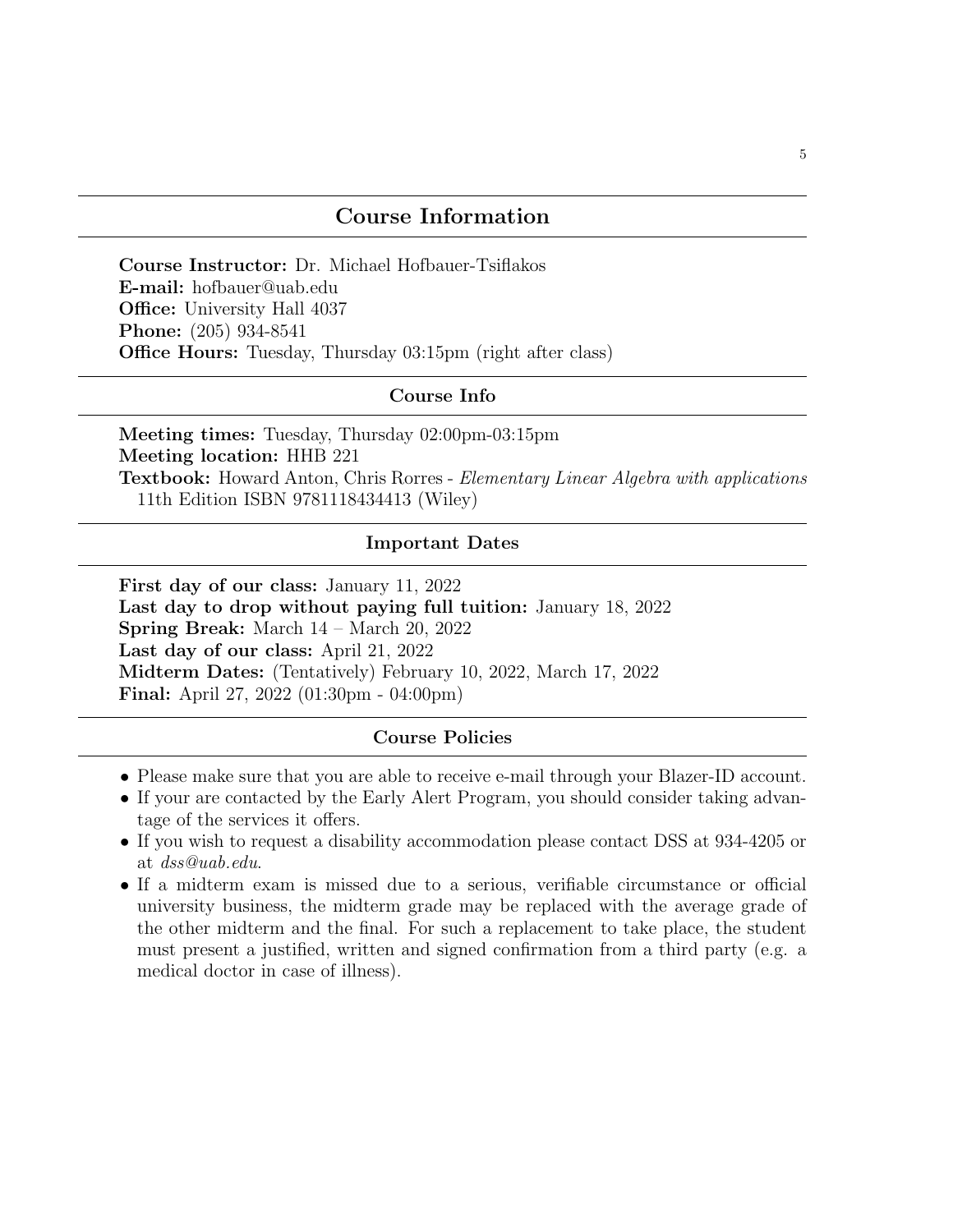#### Course Content

- Linear Equations: Gaussian Elimination
- Matrices: Matrix Operations and Properties, Invertible Matrices and Inverses
- Determinants: Cofactor Expansion, Row Reduction, Cramer's Rule
- Euclidean Vector Spaces: Vectors, Norm, Dot Product and Distance, Orthogonality
- General Vector Space: Real Vector Spaces, Subspaces, Linear Independence, Basis, Dimension
- Eigenvalues and Eigenvectors
- Diagonalization: Symmetric Matrices, Orthogonal Diagonalization
- Given time, the instructor will present selected additional topics: Dynamical Systems, Chaos Theory (Arnold's Cat Map), Geometry of Matrix Operators in the Euclidean plane, Numerical Methods, Singular Value Decomposition, Applications.

## Class Management via Canvas

- Homework problems will be posted on canvas (<http://www.uab.edu/online/canvas>). Other class materials (class announcements, codes, grades and etc.) will be posted on canvas. Students should log in to canvas at least once a day!
- Homework assignments will be collected on canvas.

## Assessment Procedures

- Student achievement will be assessed by the following measures:
	- Weekly homework. Homework will be due weekly. There will be no extension of deadlines for any reason. Homework contributes 10% to the course average.
	- Midterm exam. There will be two midterm exams. Each midterm exam contributes 25% to the course average.
	- **Final exam.** The final exam contributes  $40\%$  to the course average.

Grading Scheme: 10% home work, 25% each midterm exam, 40% final exam

• Your final grade is determined according to the following table:

| Course performance: $  88-100   75-87   62-74   50-61  $ below 50 |  |  |  |
|-------------------------------------------------------------------|--|--|--|
| Final Grade:                                                      |  |  |  |

6